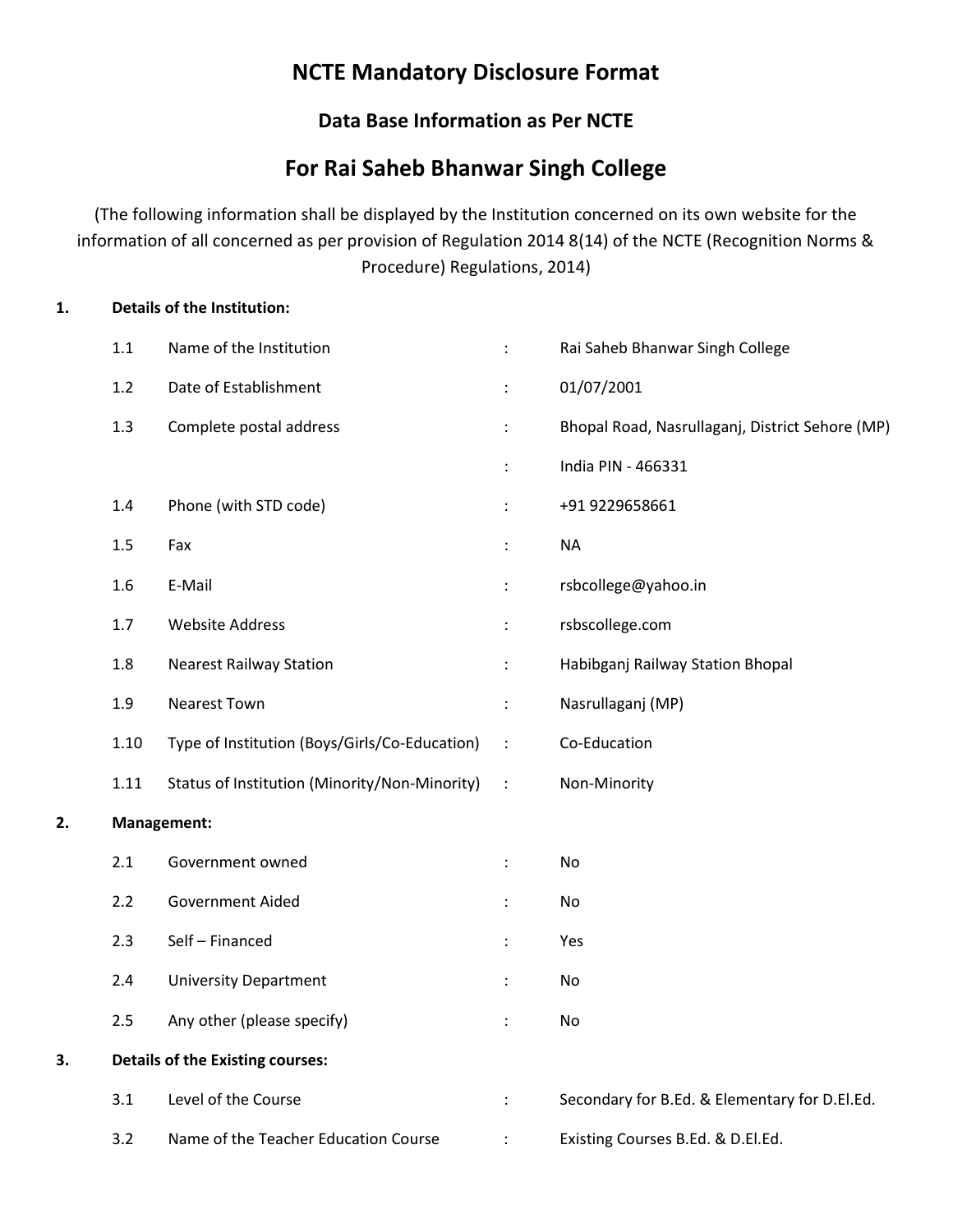|    | 3.3   | Duration of the Course                                                                      | $\ddot{\phantom{a}}$ | 2 Years                                      |
|----|-------|---------------------------------------------------------------------------------------------|----------------------|----------------------------------------------|
|    | 3.4   | Whether to be conducted in Face of face or                                                  |                      |                                              |
|    |       | distance mode                                                                               | $\ddot{\cdot}$       | Face to Face                                 |
|    | 3.5   | Intake                                                                                      | $\ddot{\phantom{a}}$ | B.Ed. $50+50 = 100$ & D.El.Ed. $50+50 = 100$ |
|    | 3.6   | Academic Session from which the course                                                      |                      |                                              |
|    |       | conducted                                                                                   | $\ddot{\phantom{a}}$ | B.Ed - 2003-04 & D.El.Ed - 2006-07           |
|    | 3.7   | Details of the Affiliating Body                                                             | ÷                    | B.Ed - Barkatullah Univeristy, Bhopal &      |
|    |       |                                                                                             |                      | D.El.Ed - M.P. Board of Secondary Education, |
|    |       |                                                                                             |                      | Bhopal (MP)                                  |
| 4. |       | Details of the course applied for:                                                          |                      |                                              |
|    | 4.1   | Level of the Course                                                                         | $\ddot{\phantom{a}}$ | No                                           |
|    | 4.2   | Name of the Teacher Education Course                                                        | $\ddot{\phantom{a}}$ | No                                           |
|    | 4.3   | Duration of the Course                                                                      | $\ddot{\cdot}$       | No                                           |
|    | 4.4   | Whether to be conducted in Face to face or                                                  |                      |                                              |
|    |       | distance mode                                                                               | ÷                    | No                                           |
|    | 4.5   | Proposed Intake                                                                             | ÷                    | No                                           |
|    | 4.6   | Academic Session from which the course will                                                 |                      |                                              |
|    |       | be conducted                                                                                |                      | No                                           |
|    | 4.7   | Details of the Affiliating Body                                                             | $\ddot{\phantom{0}}$ | No                                           |
| 5. | Land: |                                                                                             |                      |                                              |
|    | 5.1   | Whether copy of the Affidavit in the prescribed format has been displayed on the website as |                      |                                              |
|    |       | required Under Regulation 8 (9) of the                                                      |                      |                                              |
|    |       | NCTE Regulation, 2007                                                                       | $\ddot{\phantom{a}}$ | Yes                                          |
|    | 5.2   | Land Identification (Plot/Khasra No.)                                                       | $\ddot{\phantom{a}}$ | Bhopal Road, Old Survey No. 119, 189/1,      |
|    |       |                                                                                             |                      | 194/2/3/2/ 5 & 119, 189/1, 194/2/3/2/ $\pi$  |
|    |       |                                                                                             |                      | New Survey Number given in Revenue Record    |
|    |       |                                                                                             |                      | 980 & 981.                                   |
|    | 5.3   | Land Area is sq mi.                                                                         |                      | 8093 Sq mtr.                                 |

5. Land: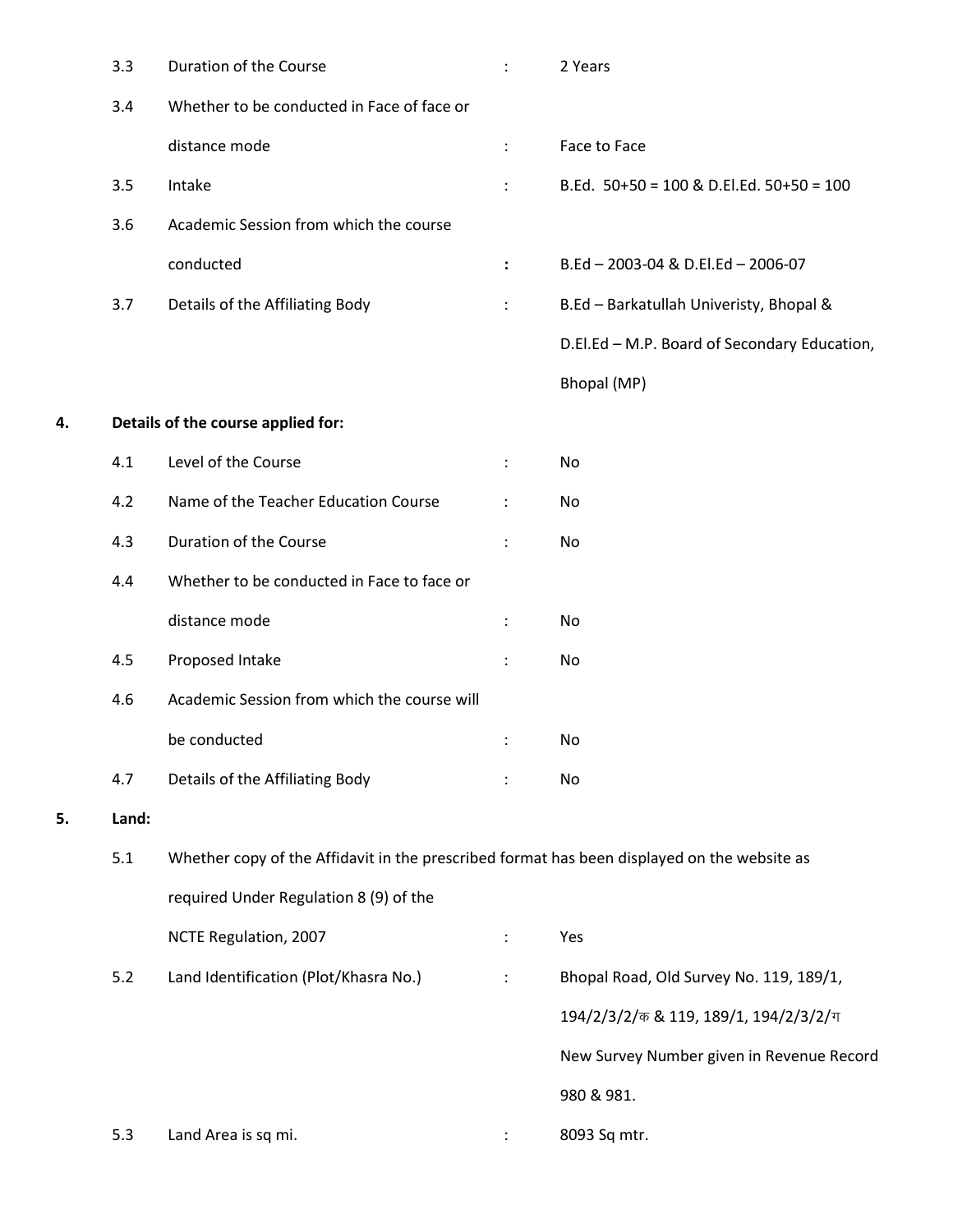|    | 5.4              | Whether the Title of the land is on Ownership                                             |                      |                 |
|----|------------------|-------------------------------------------------------------------------------------------|----------------------|-----------------|
|    |                  | <b>Basis</b>                                                                              | $\ddot{\cdot}$       | Own Land        |
|    | 5.5              | Title of the land is on lease as per law                                                  |                      | <b>NA</b>       |
|    | 5.6              | Duration of the lease                                                                     |                      | <b>NA</b>       |
|    | 5.7              | Land Use Certificate obtained For Educational                                             |                      |                 |
|    |                  | Institution                                                                               | ÷                    | Yes             |
| 6. |                  | Manpower (Photographs of Teaching Faculty should be displayed):                           |                      |                 |
|    | 6.1              | Details of proposed/appointed teaching staff :                                            |                      | Available       |
|    |                  | (Date of birth, Qualification, Professional Qualification and other relevant information) |                      |                 |
|    | 6.2              | Details of proposed/appointed non - teaching                                              |                      |                 |
|    |                  | Staff                                                                                     |                      | Available       |
| 7. | <b>Building:</b> |                                                                                           |                      |                 |
|    | 7.1              | Construction of the building is complete                                                  |                      | Yes             |
|    | 7.2              | Building is yet to be constructed                                                         |                      | No              |
|    | 7.3              | Building is fire safety - proof                                                           | $\ddot{\phantom{a}}$ | Yes             |
|    | 7.4              | Building is disabled friendly                                                             | $\ddot{\phantom{a}}$ | Yes             |
|    | 7.5              | Common room for boys/girls available                                                      | ÷                    | Yes             |
|    | 7.6              | Date of completion of the Building                                                        |                      | Started in 2003 |
|    | 7.7              | Covered Area in sq meter.                                                                 | ÷                    | 4905 Sq mtr.    |
|    | 7.8              | Number of classrooms                                                                      | ÷                    | 29              |
|    | 7.9              | <b>Other Facilities</b>                                                                   | ÷                    | Available       |

Audio Visual Theatre Guidance and Counseling Cell, Placement Cell, Staff Room, Administrative Office, Principal Room, IQAC Cell, Research and Development Cell, Vehicle Shed, Psychology lab, Art & Craft, S.St lab, ICT lab, Physics & Math lab, Chemistry lab, Biology lab, Health & Physical Facility, Multipurpose hall, Seminar Hall, Common Room for Girls & Boys.

### 8. Library:

| 8.1 | The Library has separate reference section/ |      |
|-----|---------------------------------------------|------|
|     | Journals section and reading rooms          | Yes  |
| 8.2 | Number of books in the library              | 7898 |